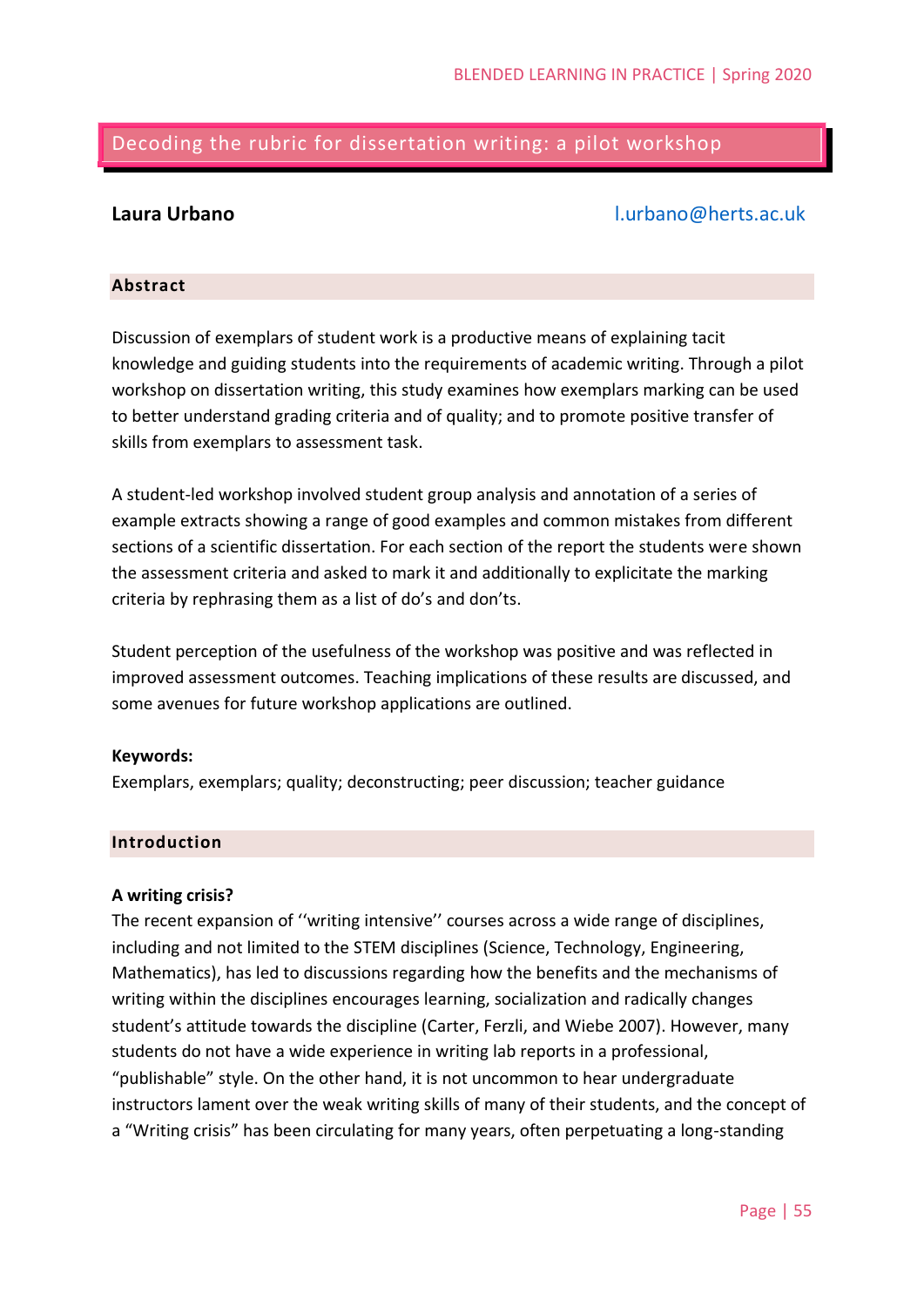'moral panic' about the poor quality of students' academic writing (French 2013; Kim et al. 2009).

Some solutions outlining design implications of a dialogic approach to student writing pedagogy have been highlighted as calling for dialogue to be at the centre of an academic literacies stance (Lillis 2003). The more the subject lecturer is involved in this integrated writing instruction, the better are the opportunities to elicit student perspectives, consider 'the resources that writers bring to the academy'(Lillis and Scott 2015). Fernsten and Reda, support the idea that writer self-awareness provides students with a better understanding of the writing process, additional tools with which to attempt writing assignments, and greater confidence to move through the multiple literacy tasks of the academy and beyond. By inviting students to examine their beliefs about writing, these activities are useful in any classroom and across disciplines (Fernsten and Reda 2011).

# **Decoding the rubric**

One tool which is available for the students to consider their beliefs about writing and for decoding the discipline is the use of rubrics. Educators tend to define the word 'rubric' in slightly different ways. A commonly used definition is a document that articulates the expectations for an assignment by listing the criteria or what counts and describing levels of quality from outstanding to poor.

The number of studies in this field is limited, and the results are of complex interpretation. On one hand, some studies (Greenberg 2015; Petkov and Petkova 2006; Reitmeier, Svendsen, and Vrchota 2006) suggest that including students in the development and use of rubrics or sharing the rubric prior to an assignment was associated with improved assessment outcomes, while other studies have shown no differences between students' marks with and without rubrics (Green and Bowser 2006). This would appear to suggest that simply circulating a rubric to the students cannot be expected to have significant impact on student work and perception - students must actively make use of a rubric (e.g. in assessments or revision) in order to gain benefits.

However, if students do not understand the rubric terminology and cannot differentiate between academic standards, rubrics have little value for either preparation or feedback. Such 'barriers to learning' can be particularly significant for students from unusual backgrounds as students, at all levels, do not necessarily 'know what to do' in response to conventional assessment tasks, essay criteria, or instructions about styles of referencing. Many of the problems experienced by learners are at least partly being caused by the cultural values and assumptions which underpin different aspects of pedagogy and assessment. In particular, "Problems in decoding and responding to expectations appear to be particularly acute in relation to assessment criteria " (Haggis 2006) and terms such as 'critical analysis' are often unclear to students and need further explanation (Reddy and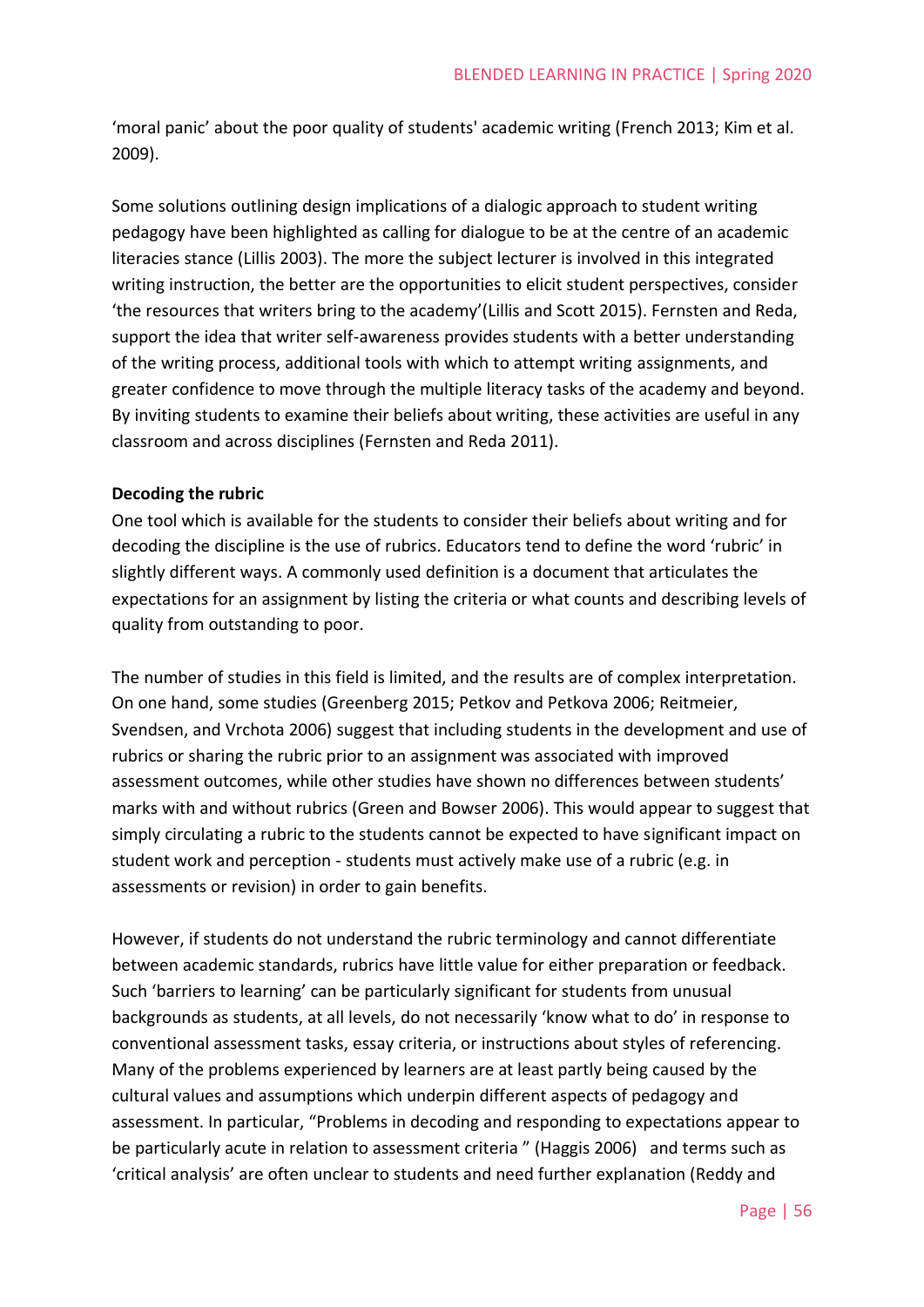Andrade 2010). Haggis 2006 also makes a cogent argument against the risks of considering these findings as an reason for 'dumbing down' or as an indication of the erosion of standards – it highlights instead the need to shift the framing of the 'problem' from a static, condition‐based view of the individual learner ('what is wrong with this student') towards a dynamic, process‐based view which tries to identify problematic aspects of higher education discourse and practice (what elements of the curriculum are preventing some students from being able to access this subject?') (Haggis 2006).

An example of such an approach is represented by the work undertaken as part of the WhatWorks? Student retention and success change programme which was recently implemented at the University of Wolverhampton. The initiative focused on implementing and evaluating an inclusive assessment intervention, which included a student led assignment unpacking session where students discussed in groups their understanding of the assignment requirements and fed them back to the group and the lecturer (Debra Cureton 2012). The initiative saw the students as active parts and co-creators in the further development of the inclusive assessment curricula, empowering them and resulting in improved attainment and confidence (Curran 2017; Debra Cureton 2012).

# **The support of exemplars**

While the rubric can improve students attainment by clarifying the outcomes, it relies on the assumption that the description of such outcomes is clear and unequivocal, giving the 'tools of the trade' for granted (Lillis and Scott 2015). Students often find it difficult to understand assessment criteria and the nature of good quality work in their discipline. Under these circumstances, they face challenges in identifying and providing what teachers are looking for in an assessment task (Sadler 1987).

Royce Sadler has been a remarkably influential promoter of the value of using exemplars, and he defined exemplars as key examples chosen so as to be typical of designated levels of quality or competence (Sadler 1989, 2002). Exemplars are therefore given examples of best or worst practice which are designed to assist students to increase their understanding of competences, content or knowledge and to explicate established criteria and standards (Greenberg 2015). In contrast with model answers – which are single "perfect" answers – exemplars often show a grade range and can indicate how the exemplar satisfies the stated criteria for assessment or they may simply be presented as they were submitted for assessment by the former student (Huxham 2007; Newlyn 2013).

Handley and Williams have observed that exemplars can be effective tools in increasing students' engagement with feedback (Handley and Williams 2011). In addition, Scoles, Huxham, and McArthur al observed that students showed great support for the use of exemplars. They identified exemplars as a practical tool that students can access to help close the gap between feedback and exams, as it allows students to take control of the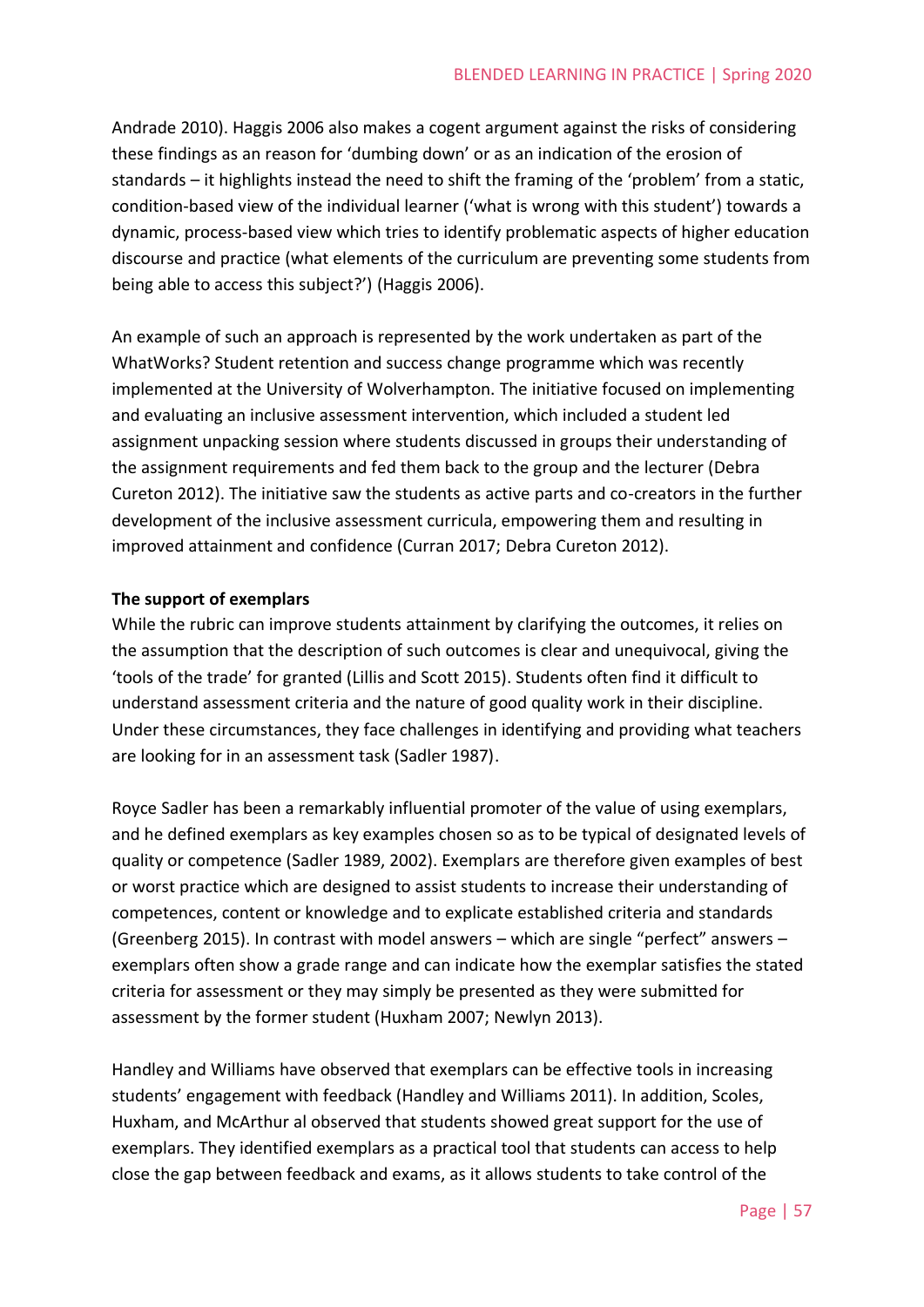feedback process, and increasing exam marks (Scoles, Huxham, and McArthur 2013). They state that the exemplars helped "understand what was wanted from their lecturers", especially " in conjunction with conversations with lecturers" (Scoles, Huxham, and McArthur 2013, p. 6-7).

Issues of time and consent are very important considerations in the argument against the use of exemplars, as well as the idea that providing exemplars 'gives students the answer' and may lead to plagiarism (Newlyn 2013; Newlyn and Spencer 2009). Such issues need to be considered and could potentially be addressed by making the exemplar as generic as possible, therefore ensuring that the exemplar could be multiple cohorts.

An interesting example of intervention which merged the benefits of using exemplars with the benefits of rubrics has been reported by Jones et al. Their intervention comprised of (1) deconstruction of the rubric and standardising the marking method; (2) examples and exemplars; (3) peer review; (4) self-review; and (5) a reflective diary; and resulted in improved marks and students confidence (Jones et al. 2017).

# **A specific UH perspective**

The BSc in Pharmaceutical Sciences at the University of Hertfordshire programme was designed with extensive input from external stakeholders from pharmaceutical and biotechnology companies to meet the needs of the ever-evolving pharma industry in the UK and worldwide, to produce graduates who are able to contribute to research, discovery, development and production in the pharmaceutical industry and related areas (LMS 2019). To "communicate effectively both orally and in written form" is included among the intended learning outcomes for the programme and is supported through exercises on report writing, feedback on written assignments personal academic tutors and seminars at level 6 (LMS 2019, p.5). However, in line with the larger higher education context, students appear to struggle in writing extended reports in an academic style and this can lead to negative perceptions of the student writer identity and anxiety, in particular for students from varied backgrounds (Fernsten and Reda 2011). At Level 6 the BSc in Pharmaceutical Sciences includes two written assignments for which the assessment criteria are available, but often misunderstood es exemplified by the questions received in relation to the assignment as "How much detail the critical analysis should be?", "I just wanted to ask how much detail and information do we need to include".

This study focuses on the preliminary evaluation of a workshop designed to offer these students a chance to bridge this lack of clarity for them to achieve the learning outcomes more easily and perform better.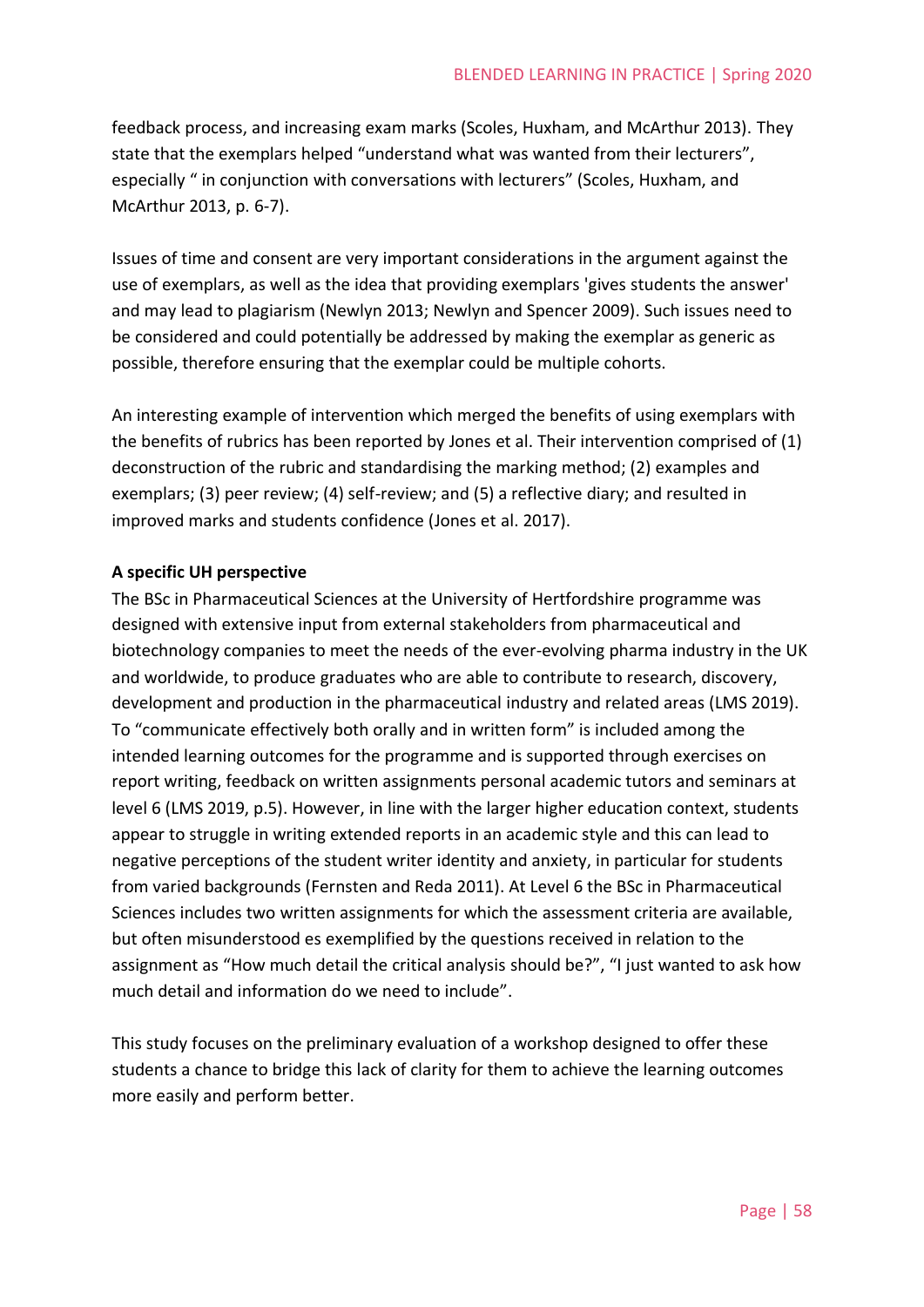### **Methods**

A student led workshop was piloted as part of the Advances in Pharmaceutical Formulations and Drug Delivery (APFDD) optional level 6 module (n= 15 students). The module assessment includes a written report on lab-based activities which accounts for 30% of the final module mark.

The workshop was designed as a tool to clarify the assessment criteria by analysing and discussing as a group and annotating a series of example extracts showing a range of good examples and common mistakes from different sections of a scientific dissertation. The exemplars were based on published research papers, amended to include frequent variations and mistakes frequently observed by the author in previous year's marking. The workshop was delivered in 1.5 hours, students were provided the exemplars as printed version to annotate. For each section of the report the students were shown the assessment criteria and asked to annotate the exemplar [\(Figure 1](#page-5-0) and [Figure 2\)](#page-5-1) and to additionally explicitate the marking criteria by rephrasing them as a list of do's and don'ts. Each group compiled a list in real time on post-it notes and then handed it to the teacher who transcribed the criteria onto the slides [\(Figure 3\)](#page-5-2). The updated slides were subsequently circulated to the students to be used as a support during the write-up.

Immediate evaluation was performed using Brookfield's critical incident questionnaire ("What was the most engaged/disengaged moment?", "What was the most confusing moment?", "what was the most useful moment?") and collecting anonymous feedback on post-it on a voluntary basis. Delayed evaluation was based on comparing responses to midmodule feedback questionnaire and written assignment marks of the cohort that was administered the workshop with the previous year cohort that was not administered the workshop (2018/19, n=15; 2017/18, n=16). Welch t test was performed given the different sample size.

|                                                                                                                                                                                                                                                                                                                                                                                                                                                                                                                                                                         | $Aim$ ?<br>હ<br><b>ABSTRACT A</b>                                                                                                                                                                                              |  |  |
|-------------------------------------------------------------------------------------------------------------------------------------------------------------------------------------------------------------------------------------------------------------------------------------------------------------------------------------------------------------------------------------------------------------------------------------------------------------------------------------------------------------------------------------------------------------------------|--------------------------------------------------------------------------------------------------------------------------------------------------------------------------------------------------------------------------------|--|--|
|                                                                                                                                                                                                                                                                                                                                                                                                                                                                                                                                                                         | In this practical, suitable additive for preparing (2n0 suspension are screened using a factorial design.                                                                                                                      |  |  |
|                                                                                                                                                                                                                                                                                                                                                                                                                                                                                                                                                                         | Sedimentation ratio, ease of redispersibility and bose uniformly were then measured and optimal<br>formulation with NaCl concentration of 0.02% and a high Methylcellulose concentration of 0.8% was<br>determined<br>CResult. |  |  |
|                                                                                                                                                                                                                                                                                                                                                                                                                                                                                                                                                                         | Twenty-seven suspensions were formulated using a factorial design method changing the<br>concentration of the suspending agent and flocculating agent whilst keeping the wetting agent<br>concentration constant.              |  |  |
|                                                                                                                                                                                                                                                                                                                                                                                                                                                                                                                                                                         | $(\ddot{\sim})$<br>Thereby, the formulation characteristics for topical application were improved.                                                                                                                             |  |  |
|                                                                                                                                                                                                                                                                                                                                                                                                                                                                                                                                                                         | yanables.<br>What<br>supersion?                                                                                                                                                                                                |  |  |
| 37 Buspensions were formulated using a factorial design method changing the concentration levels of<br>☺<br>the independent variables (suspending agent & flocculating agent) whilst keeping the wetting agent<br>concentration constant. The response of the dependent variables, sedimentation ratio, ease of<br>No<br>redisperisbility & turbidity (dose uniformity) were then measured. This provided information about<br>quantities<br>which suspensions were the most optimum i.e. had optimum properties such as a slow rate of<br>sedimentation and no caking. |                                                                                                                                                                                                                                |  |  |
|                                                                                                                                                                                                                                                                                                                                                                                                                                                                                                                                                                         | LONO results.                                                                                                                                                                                                                  |  |  |
|                                                                                                                                                                                                                                                                                                                                                                                                                                                                                                                                                                         | <b>ABSTRACT C</b><br>$A_{1}M\nu$                                                                                                                                                                                               |  |  |
|                                                                                                                                                                                                                                                                                                                                                                                                                                                                                                                                                                         | The present investigation was aimed to optimize the formulation of a suspension of zinc oxide<br>containing 200 mg of ZnO for the treatment of psoriasis.                                                                      |  |  |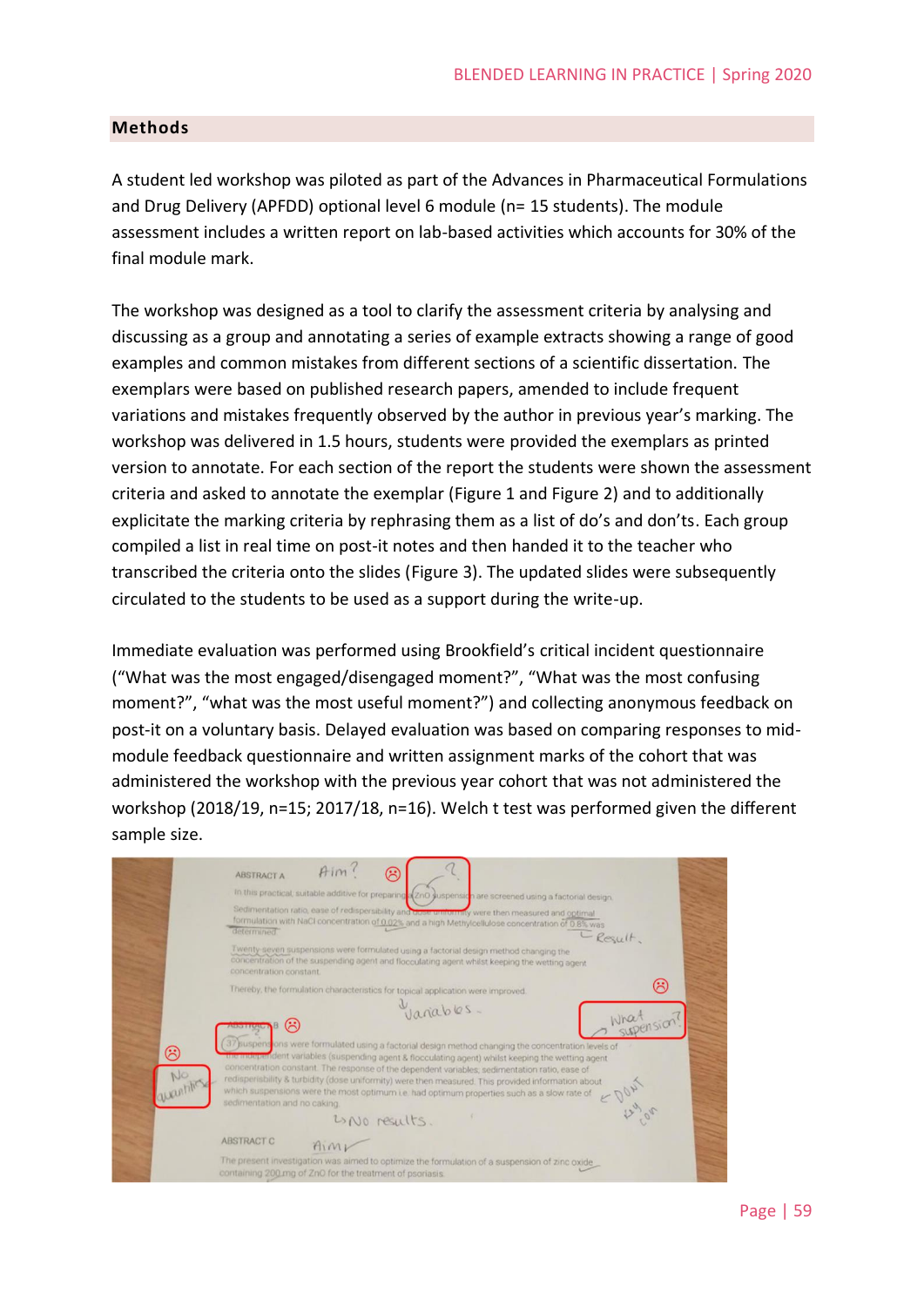

#### <span id="page-5-0"></span>**Figure 1. Example of annotated exemplar (1)**

#### <span id="page-5-1"></span>**Figure 2. Example of annotated exemplar (2)**



#### **Key features:**  $\odot$

- $\overline{a}$ Include values
- What is the formulation for? Key conclusions (clear structure:
- context/methods/results) Explain formulation used
- How were properties improved?

#### ශ

- Don't have continuous paragraph
- No bullet points

<span id="page-5-2"></span>**Figure 3. Example of "translated" assessment criteria**

#### **Results and discussion**

Brookfield's critical incident questionnaire has been reported to be a beneficial instrument for educators to assess their own teaching, make adjustments to class delivery based on student feedback to engender greater student engagement, and encourage future teachers to engage in the process of self-reflection (Jacobs 2015). A simplified version of the questionnaire was answered by 8 in 15 participants (53%) and results are represented through a word cloud in [Figure 4.](#page-6-0) The immediate feedback was overwhelmingly positive in terms of perceived usefulness and (e.g. "engaged throughout the workshop", "would have been useful before dissertation"), no elements of confusion were identified and the only criticism concerned the general character of the workshop (not very specific to lab report, to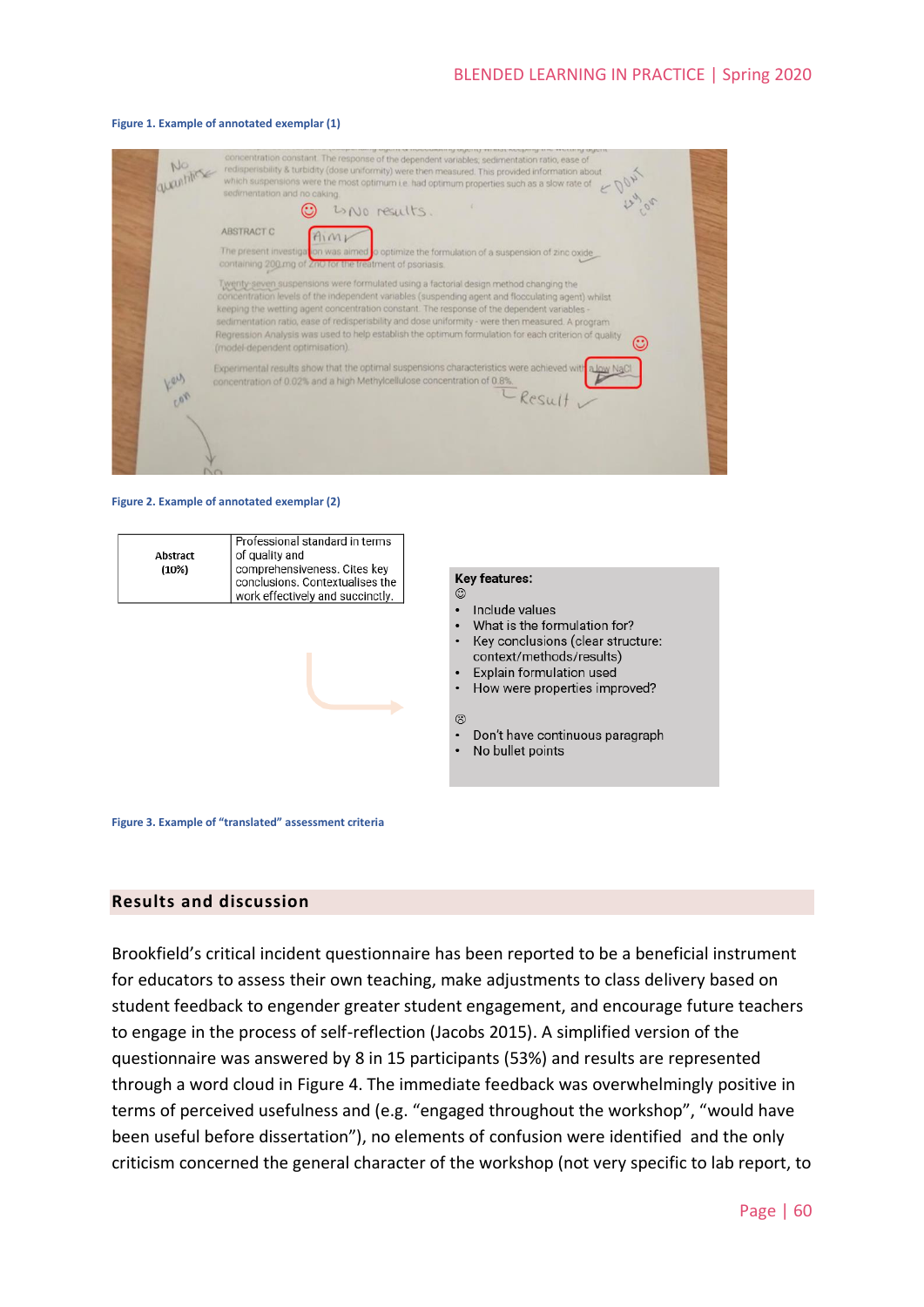reports in general", "should be more specific to the actual assessment"). The latter is not unexpected as the exemplars were purposely designed as generic in order not to provide a report "template" and to be potentially administrable to multiple cohorts (Newlyn 2013; Newlyn and Spencer 2009).

The good perception of the intervention also found a correspondence in the improved assessment outcomes as shown in [Figure 5,](#page-7-0) and the introduction of the workshop corresponded to a 12% increase in the written assignment marks. Such increase was observed across the coursework written assignments average marks (written assignment: 12% increase, lab report: 28 % increase) but not in end of module examination which on the contrary showed a 7.5% decrease in final marks. This suggests that the increased coursework marks cannot be explained by an overall higher academic strength of the cohort and appear instead to be produced by the effectiveness of the workshop.

A last point of investigation was the effect of the workshop on students understanding of the assessment processes, and on module structure and learning outcomes. While there was no direct metric available to measure this, the mid-module feedback for APFDD shows an increase in understanding of the assessment, and of the module structure and learning outcomes [\(Table 1\)](#page-7-1). This is however an indirect measure and suffers of two main limitations: it is a global evaluation of the module, and not of the single assessments, and of the reduced number of participants (2017/18: n=10; 2018/19: n=7). This calls for further investigation, however it does not disprove a positive effect of the workshop introduction.



<span id="page-6-0"></span>**Figure 4. Word cloud summarising the answers to critical incidence questions for immediate feedback assessment**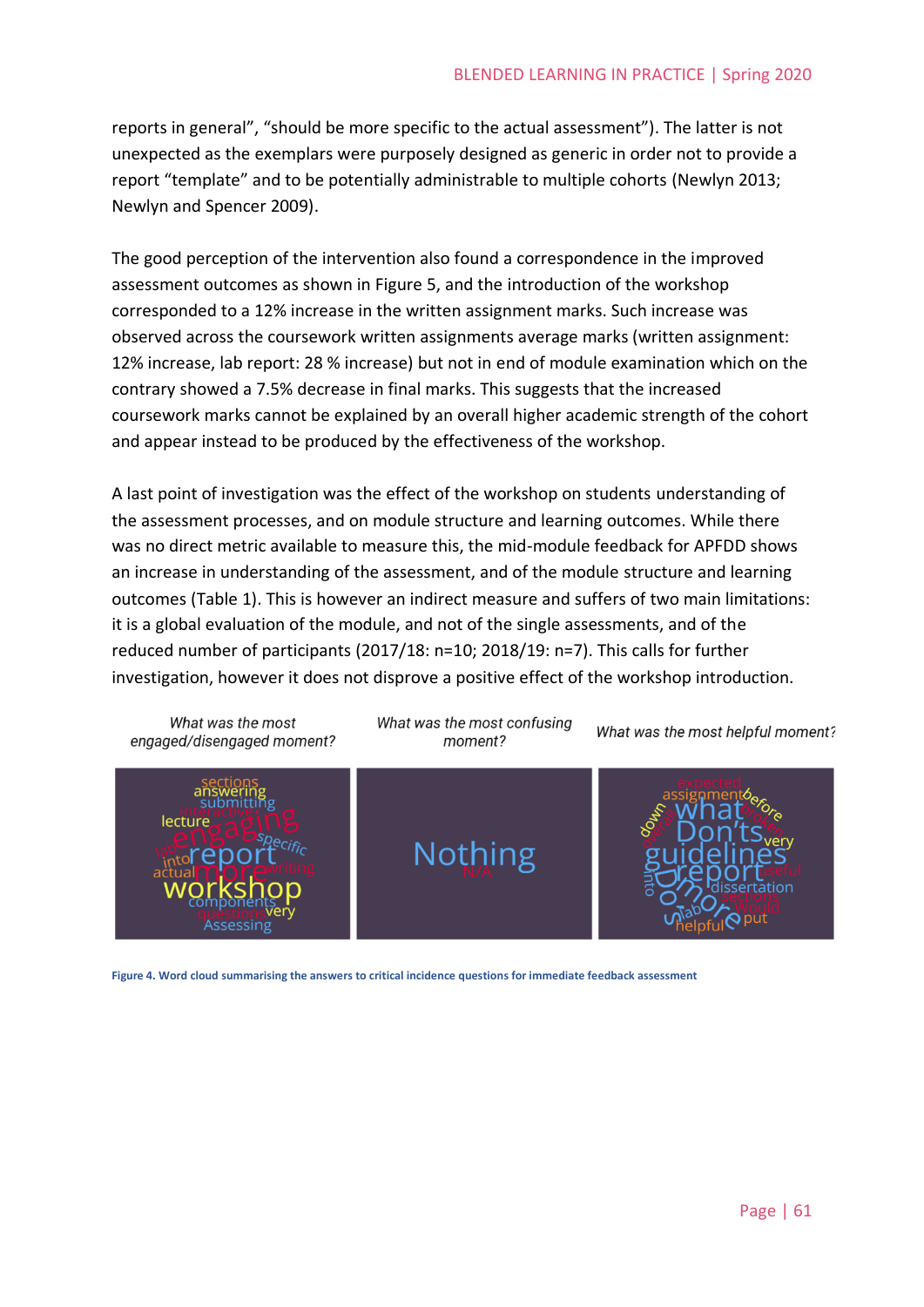



<span id="page-7-0"></span>

|                                                                                               | $2017/18(n=10)$ | $2018/19$ (n=7) |
|-----------------------------------------------------------------------------------------------|-----------------|-----------------|
| At this stage in the module I understand how my<br>learning will be assessed on this module   | 4.6/5           | 4.7/5           |
| At this stage in the module I understand the<br>structure and learning outcomes of the module | 4.5/5           | 4.7/5           |

<span id="page-7-1"></span>**Table 1. Average responses to mid-module feedback questionnaire before and after workshop trial**

### **Conclusions & future developments**

This study focused on the preliminary evaluation of a workshop designed to bridge the gap between defined criteria (the rubric) and standards to help students to achieve the learning outcomes more easily and perform better. The positive outcomes, namely the students' positive response to the introduction of the workshop and the increase in student marks, suggests that this workshop represent a promising strategy to achieve such aims, probably due to the active role of the students in "decoding" the rubric – in line with the previous research (Curran 2017; Debra Cureton 2012; Green and Bowser 2006; Jones et al. 2017).

It has to be noted that another advantage of the intervention is that it is versatile and time effective, and could be easily integrated in most higher education courses – in contrast to other studies which contemplate 11-weeks interventions (Jones et al. 2017). The main limitations are represented by the small number of participants, which makes it difficult to draw final conclusions, and by the reduced reflection element in this work. Cultivating reflective and critical practice with rubrics has been reported to support the development of engaged, self-regulated learners capable of applying their knowledge and appropriate skills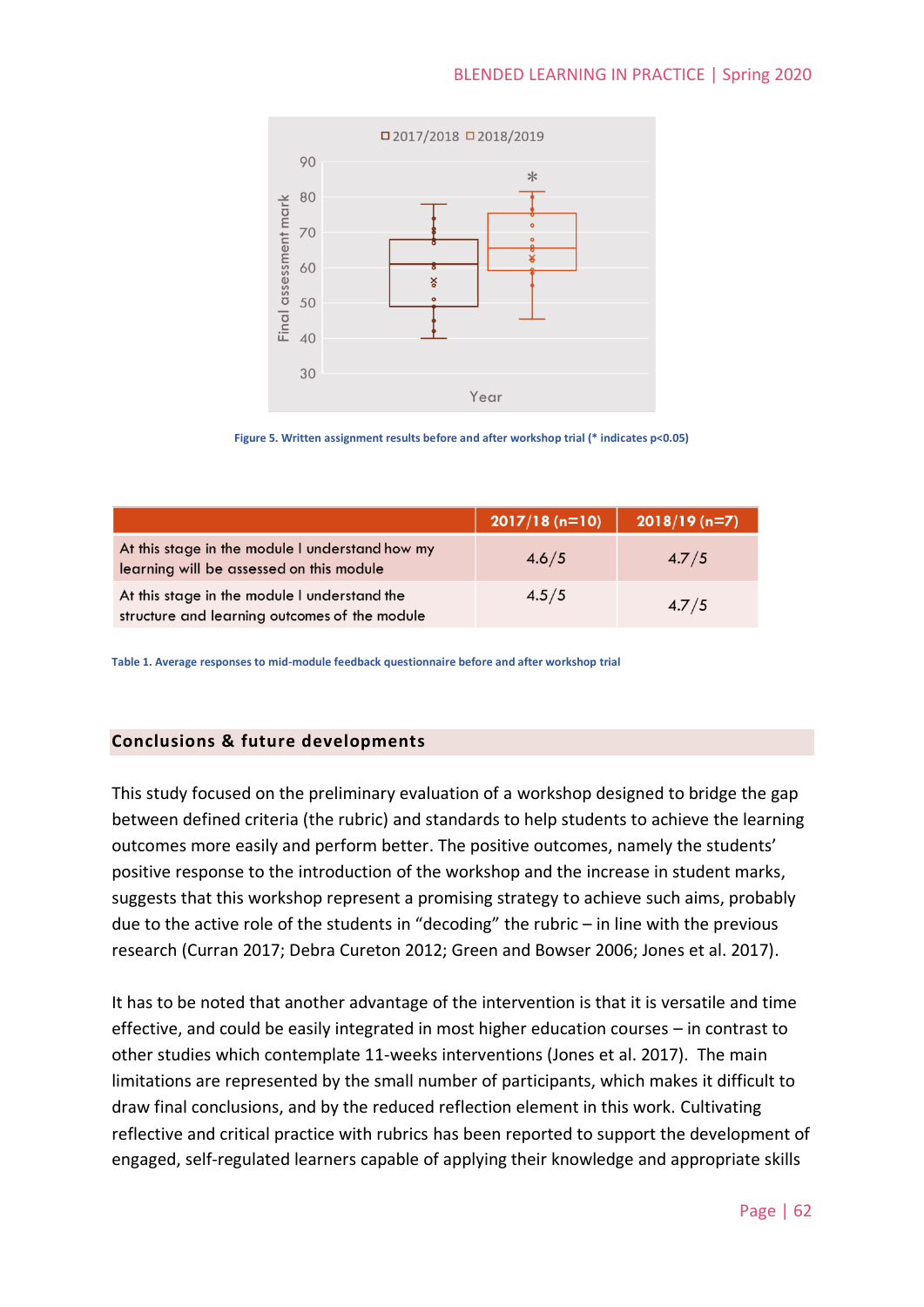to new tasks and the incorporation of a reflective journal should be considered for future embodiments of the workshop (Bryan and Clegg 2006; Race 2007).

Future work will focus on continuous monitoring of the workshop within the APFDD module, and potentially on the exploration of widening its application to larger cohorts of adjacent disciplines, for example level 6-7 of the Master of Pharmacy course. In addition, since the rubric is an integral and routine component of assessment, and the goal of educators is to enhance academic performance, it is in the student interest to support their understanding of how to effectively utilise a rubric early in their university career – therefore it could be imagined to pilot similar interventions across the whole duration of their course and not just in their final year.

# **References**

Bryan, Cordelia and Karen Clegg. 2006. Innovative Assessment in Higher Education. Routledge.

Carter, Michael, Miriam Ferzli, and Eric N. Wiebe. 2007. "Writing to Learn by Learning to Write in the Disciplines." Journal of Business and Technical Communication 21(3):278–302.

Curran, Roisin. 2017. "Staff-Student Partnership: A Catalyst for Staff-Student Engagement." Debra Cureton. 2012. "Inclusive Assessment Approaches: Giving Students Control in Assignment Unpacking."

Fernsten, Linda A. and Mary Reda. 2011. "Helping Students Meet the Challenges of Academic Writing." Teaching in Higher Education 16(2):171–82.

French, Amanda. 2013. "'Let the Right Ones In!': Widening Participation, Academic Writing and the Standards Debate in Higher Education." Power and Education 5(3):236–47.

Green, Rosemary and Mary Bowser. 2006. "Observations from the Field." Journal of Library Administration 45(1–2):185–202.

Greenberg, Kathleen P. 2015. "Rubric Use in Formative Assessment." Teaching of Psychology 42(3):211–17.

Haggis, Tamsin. 2006. "Pedagogies for Diversity: Retaining Critical Challenge amidst Fears of 'Dumbing Down.'" Studies in Higher Education 31(5):521–35.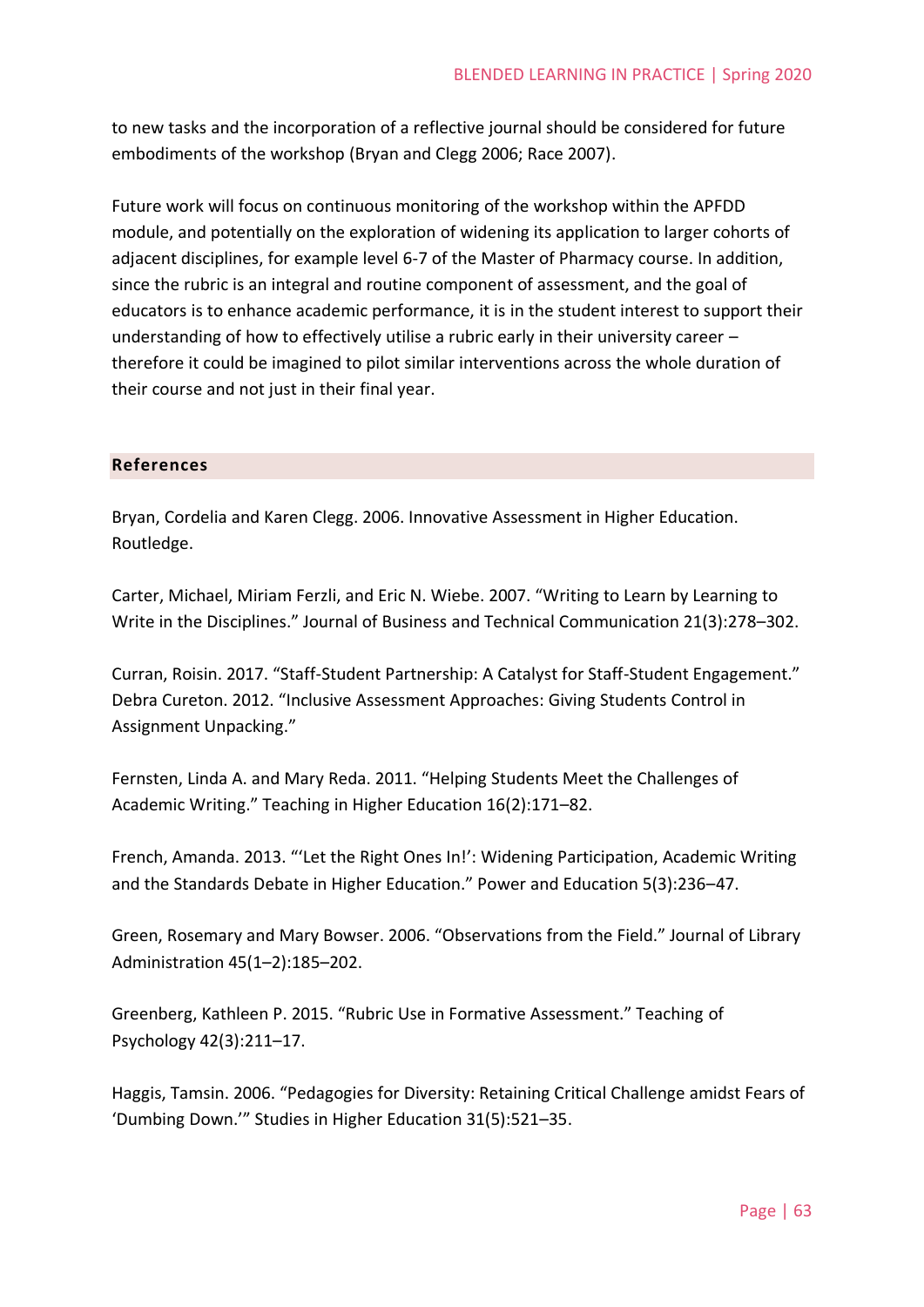Handley, Karen and Lindsay Williams. 2011. "From Copying to Learning: Using Exemplars to Engage Students with Assessment Criteria and Feedback." Assessment & Evaluation in Higher Education 36(1):95-108.

Huxham, Mark. 2007. "Fast and Effective Feedback: Are Model Answers the Answer?" Assessment & Evaluation in Higher Education 32(6):601–11.

Jacobs, Mary Ann. 2015. "By Their Pupils They'll Be Taught: Using Critical Incident Questionnaire as Feedback." Journal of Invitational Theory and Practice 21:9–22.

Jones, Lorraine, Bill Allen, Peter Dunn, and Lesley Brooker. 2017. "Demystifying the Rubric: A Five-Step Pedagogy to Improve Student Understanding and Utilisation of Marking Criteria." Higher Education Research & Development 36(1):129–42.

Kim, Eunjung, Jaemoon Yang, Jihye Choi, Jin-Suck Suh, Yong-Min Huh, and Seungjoo Haam. 2009. "Synthesis of Gold Nanorod-Embedded Polymeric Nanoparticles by a Nanoprecipitation Method for Use as Photothermal Agents." Nanotechnology 20(36):365602.

Lillis, Theresa. 2003. "Student Writing as 'Academic Literacies': Drawing on Bakhtin to Move from Critique to Design." Language and Education 17(3):192–207.

Lillis, Theresa and Mary Scott. 2015. "Defining Academic Literacies Research: Issues of Epistemology, Ideology and Strategy." Journal of Applied Linguistics and Professional Practice 4(1):5–32.

LMS. 2019. "Programme Specification BSc Pharmaceutical Science."

Newlyn, David. 2013. "Providing Exemplars in the Learning Environment: The Case for and Against." Universal Journal of Educational Research 1(1):26–32.

Newlyn, David and Liesel Spencer. 2009. "Using Exemplars in an Interdisciplinary Law Unit : Listening to the Students' Voices." Journal of the Australasian Law Teachers Association 121–33.

Petkov, Doncho and Olga Petkova. 2006. "Development of Scoring Rubrics for Projects as an Assessment Tool across an IS Program." Issues in Informing Science and Information Technology 3:499–510.

Race, Philip. 2007. The Lecturer's Toolkit : A Practical Guide to Assessment, Learning and Teaching. Routledge.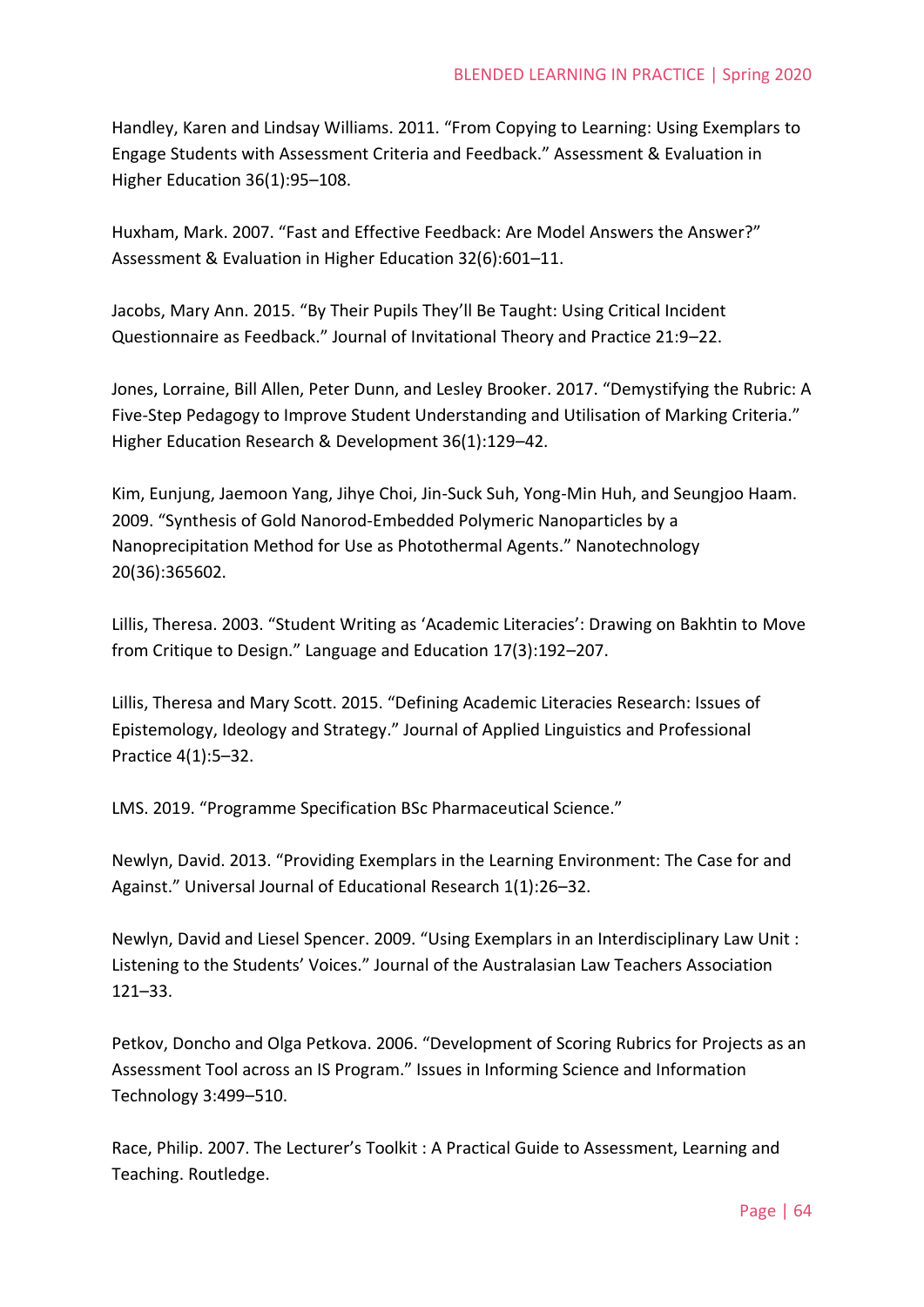Reddy, Y. Malini and Heidi Andrade. 2010. "A Review of Rubric Use in Higher Education." Assessment & Evaluation in Higher Education 35(4):435–48.

Reitmeier, C. A., L. K. Svendsen, and D. A. Vrchota. 2006. "Improving Oral Communication Skills of Students in Food Science Courses." Journal of Food Science Education 3(2):15–20. Sadler, D. Royce. 1987. "Specifying and Promulgating Achievement Standards." Oxford Review of Education 13(2):191–209.

Sadler, D. Royce. 1989. "Formative Assessment and the Design of Instructional Systems." Instructional Science 18(2):119–44.

Sadler, DR. 2002. "Ah!... So That's 'Quality'in Schartz P and Webb G (Eds) Assessment Case Studies: Experience and Practice from Higher Education."

Scoles, Jenny, Mark Huxham, and Jan McArthur. 2013. "No Longer Exempt from Good Practice: Using Exemplars to Close the Feedback Gap for Exams." Assessment & Evaluation in Higher Education 38(6):631–45.

Carter, Michael, Miriam Ferzli, and Eric N. Wiebe. 2007. "Writing to Learn by Learning to Write in the Disciplines." Journal of Business and Technical Communication 21(3):278–302.

Fernsten, Linda A. and Mary Reda. 2011. "Helping Students Meet the Challenges of Academic Writing." Teaching in Higher Education 16(2):171–82.

French, Amanda. 2013. "'Let the Right Ones In!': Widening Participation, Academic Writing and the Standards Debate in Higher Education." Power and Education 5(3):236–47.

Green, Rosemary and Mary Bowser. 2006. "Observations from the Field." Journal of Library Administration 45(1–2):185–202.

Greenberg, Kathleen P. 2015. "Rubric Use in Formative Assessment." Teaching of Psychology 42(3):211–17.

Haggis, Tamsin. 2006. "Pedagogies for Diversity: Retaining Critical Challenge amidst Fears of 'Dumbing Down.'" Studies in Higher Education 31(5):521–35.

Kim, Eunjung, Jaemoon Yang, Jihye Choi, Jin-Suck Suh, Yong-Min Huh, and Seungjoo Haam. 2009. "Synthesis of Gold Nanorod-Embedded Polymeric Nanoparticles by a Nanoprecipitation Method for Use as Photothermal Agents." Nanotechnology 20(36):365602.